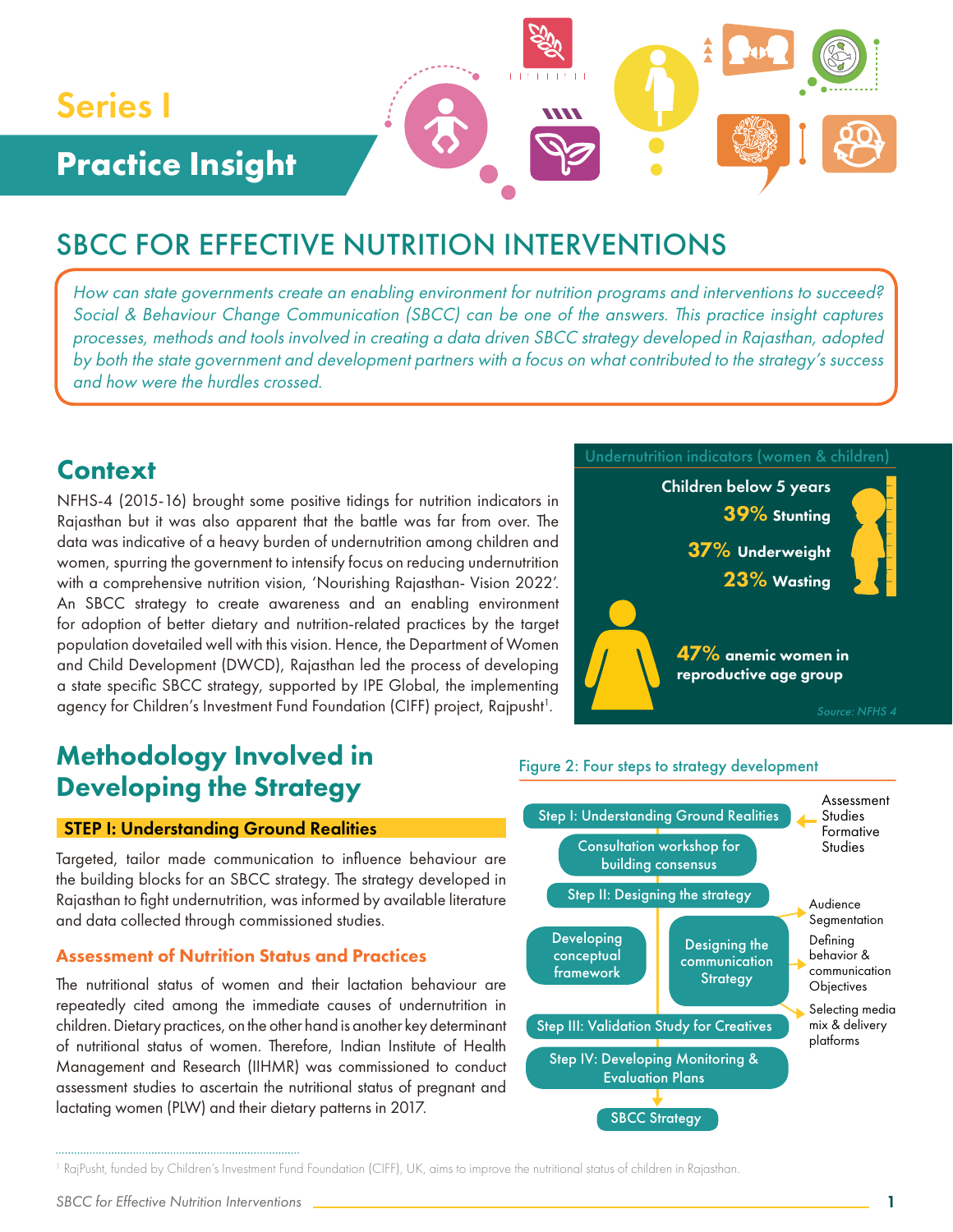### Optifood Study: Target Group: Pregnant and Lactating Women (PLW) & Non-pregnant, non-lactating women Location: Baran, Barmer and Udaipur districts of Rajasthan Agency: IIHMR

| <b>POINTS OF ENQUIRY</b>                                                                                | <b>FINDINGS</b>                                                                                                                                                                                                                                                                                                                                                                                                                                                                                                                                                     |  |
|---------------------------------------------------------------------------------------------------------|---------------------------------------------------------------------------------------------------------------------------------------------------------------------------------------------------------------------------------------------------------------------------------------------------------------------------------------------------------------------------------------------------------------------------------------------------------------------------------------------------------------------------------------------------------------------|--|
| What was the socio-economic<br>demographic of the target<br>population?                                 | More than 38 percent of respondents were not literate<br>$\rangle\!\rangle$<br>Median age of respondents: 25 years<br>$\rangle$<br>68% watched television<br>$\mathcal{Y}$<br>13% were members of Self-Help Groups (SHGs) or Community Based Organization (CBOs)<br>$\rightarrow$                                                                                                                                                                                                                                                                                   |  |
| What did the Optifood study<br>reveal about the diet of PLWs?                                           | Prevalence of hidden hunger in PLW<br>$\rangle\!\rangle$<br>PLW and non-pregnant women consumed almost similar meals in size, quality and<br>$\rangle$<br>frequency<br>Cereals, millet, sugar, fats, and oil were the main source of energy intake<br>$\rightarrow$<br>Absence of poultry and fruits in the diet in almost all the cases<br>$\mathcal{V}$<br>Fear of abortion and difficulties caused during the delivery of the baby, guided food choices<br>$\mathcal{V}$<br>65% of respondents had some degree of awareness about breastfeeding<br>$\mathcal{V}$ |  |
| What are the nutrition gaps<br>in dietary practices viz a viz<br>recommendations by WHO*<br>and ICMR**? | More than 70% gap between Recommended Daily Allowance (RDA) in Fat, Calcium,<br>$\rightarrow$<br>Vitamin C, Vitamin A, and Zinc                                                                                                                                                                                                                                                                                                                                                                                                                                     |  |
| How much agency do PLW<br>have?                                                                         | 92% of PLW didn't have a say in household purchases and decisions to be undertaken on<br>$\rangle$<br>their health                                                                                                                                                                                                                                                                                                                                                                                                                                                  |  |

WHO<sup>\*</sup>: World Health Organisation ICMR<sup>\*\*</sup>: Indian Council of Medical Research

# Identifying behavioural determinants

The study by IIHMR revealed that nutrient-rich food, even though locally available, was absent from the diet of PLW. To understand hindrances in adapting the good practices related to consumption of nutritious food, especially during pregnancy and lactation, CIFF commissioned Sight and Life to conduct a formative study. Effectiveness of an SBCC strategy depends on determinants for a set of behaviours. The study helped to identify emotional, psychological and cultural barriers and enablers for desired behaviours.



# How did the study help the Strategy?



- » Building blocks for a clear theory of change to be adopted
- » Addressing nutrient needs in pregnant women (It required INR 63/day and INR 69/day) for lactating women leading to the Cash Transfer Scheme
- » Food based recommendations (FBRs) that fed into messages
	- *Meal* size, frequency and food groups for PLW and improved practices
- » Suggestive tools for targeted behaviour change communication (BCC)
	- • Book with nutri-dense recipe for demonstrations to mothers and caregivers
	- • Community mobilization
	- Multisectoral and multi-dimensional engagement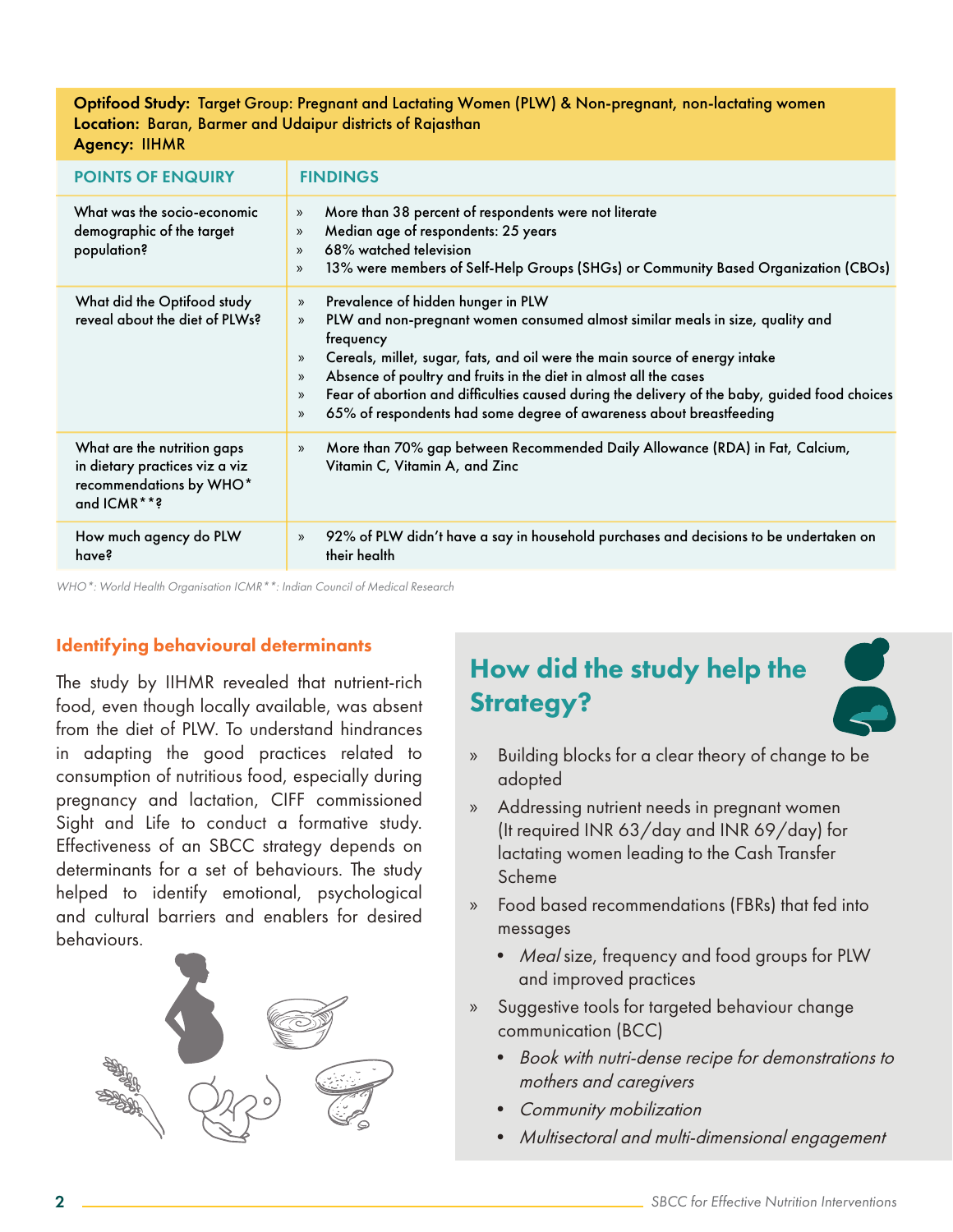### FORMATIVE STUDY

Location: Baroni (Tonk), Kachri (Baran) and Sarkanya Pali (Sarkanya)- Rural Udaipur (Fatehnagar and Kanor)- Urban Agency: Sight and Life

| <b>FACTORS EXAMINED</b>                                                                  | <b>FINDINGS</b>                                                                                                                                                                                                                                                                                                                                                                 |  |
|------------------------------------------------------------------------------------------|---------------------------------------------------------------------------------------------------------------------------------------------------------------------------------------------------------------------------------------------------------------------------------------------------------------------------------------------------------------------------------|--|
| Who are the primary and<br>secondary audience to be<br>considered?                       | PLW, husband and mother-in-law, front line workers (FLWs)<br>$\rangle$<br>They act as gatekeepers<br>$\rangle$                                                                                                                                                                                                                                                                  |  |
| What are the attributes of each<br>of the target audience and<br>their influence on PLW? | Husband: He has become more participative in the pregnancy but is still evolving<br>$\rangle\!\rangle$<br>Mother-in-Law: In many ways, still a staunch traditionalist but is becoming more open to<br>$\mathcal{Y}$<br>new ideas<br>FLWs: Trusted by PLW as PLW believes that FLWs use contemporary practices and gives her<br>$\rangle$<br>an opportunity to learn             |  |
| What are the characteristics,<br>beliefs and attitudes of PLW?                           | Believes in making sacrifices by putting desires of the family first<br>$\rangle$<br>Even though a few are finding a voice, their agency is limited<br>$\rangle$<br>Feels lack of emotional support during pregnancy and feels guilty about adding monetary<br>$\mathcal{Y}$<br>burden on the family<br>Has fears about childbirth, gender of the child and future<br>$\rangle$ |  |
| What are the factors<br>influencing diet-choices of<br><b>PLW?</b>                       | Change in diet of PLW is mostly about exclusion of items that are traditionally considered<br>$\rangle$<br>not 'good' during pregnancy<br>Vegetables, fruits and milk is not consumed with required frequency<br>$\rangle$<br>Diet choices are also affected by PW feeling nauseous, experiencing lack of appetite &<br>$\rangle$<br>craving a change of taste                  |  |

#### STEP II: Designing the Strategy

### Developing a Conceptual framework

Before developing the strategy, insights derived from literature review and formative research were deliberated upon at a discussion of core group members (involved in creating the strategy) and other stakeholders. This was fed into the conceptual framework underpinning the next steps in the process.

# Development of Communication Strategy

Findings from the Sight and Life Study fed into the communication strategy.

1. Audience Segmentation

An audience and influencer ecosystem based on primary target groups and secondary groups that could influence the knowledge, attitude, beliefs and practices of the primary groups were defined based on the study conducted by Site and Life.

- • Primary Audience: PLW
- Secondary Audience: Husband, Mother-in-law, Frontline Workers (FLWs)

#### 2. Defining behaviour and communication objectives

Four pillars were defined to be used as principles for the communication strategy that helped in identifying desired change in behaviour and the leverage points for each section of target audience leading to customized messages.

### Consultation workshop for building consensus among stakeholders

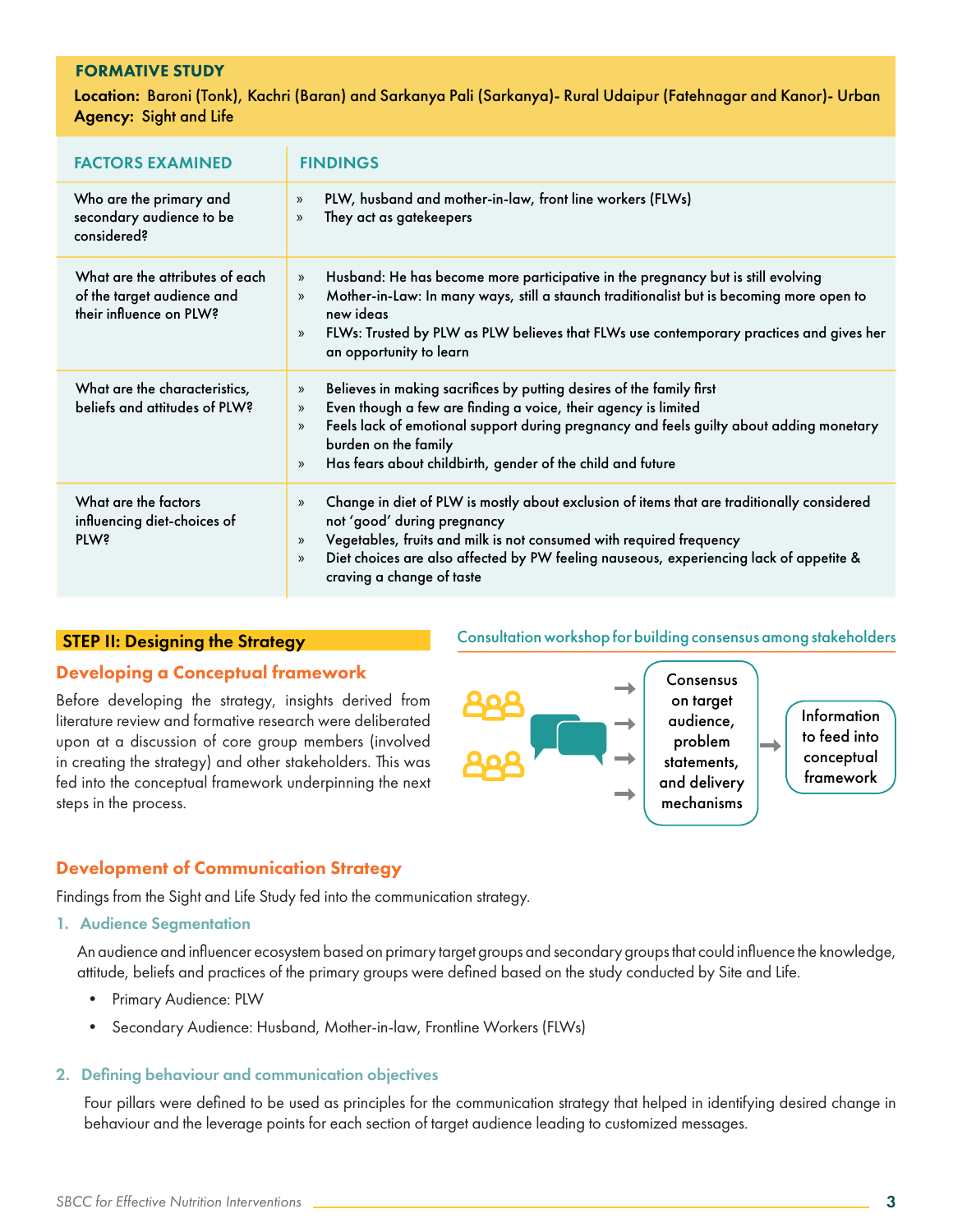### Communication principles for the strategy



|                   | <b>BEHAVIOR OBJECTIVES</b>                                                                                                                                                       | <b>BEHAVIOR OUTCOMES</b>                                                                                                                                                                    |
|-------------------|----------------------------------------------------------------------------------------------------------------------------------------------------------------------------------|---------------------------------------------------------------------------------------------------------------------------------------------------------------------------------------------|
| <b>Husband</b>    | Ensure that his wife has access to<br>food resources during pregnancy<br>as per dietary norms                                                                                    | Signs passbook when weight of his wife or child has been taken;<br>shows material from SD card to wife; buys foods on shopping<br>list, fills treat box.                                    |
| Wife              | Acts on the dietary advice.<br>Reminds her husband of the food<br>she wants to eat.                                                                                              | Consume the foods recommended, at least two each day.<br>Tells husband that the treat box/bag needs to be filled.<br>Reminds husband of foods to be purchased and amount of food<br>needed. |
| <b>All</b><br>MIL | Supports her son to take care<br>of his wife, such as buying food<br>and being present at antenatal<br>care (ANC).<br>Supports the daughter in law to<br>eat nutrient rich food. | Reminds her son to purchase food and to go to ANC; grants<br>her DIL the permission to eat foods at meals, tea, and between<br>meals.                                                       |

Source (Sight and Life Study)

### 3. Selecting media-mix and platforms for delivery

A mix of media and channels of communication were suggested based on their reach, fit with target audience and the messages, as well as the overall goal of the strategy. For instance:

- • A mix of traditional media (Television, radio, newspapers, posters, advertisements on packages)
- • A mix of modern communication channels and community media and channels i.e., mobile phone-based text messages and wall paintings at Anganwadis.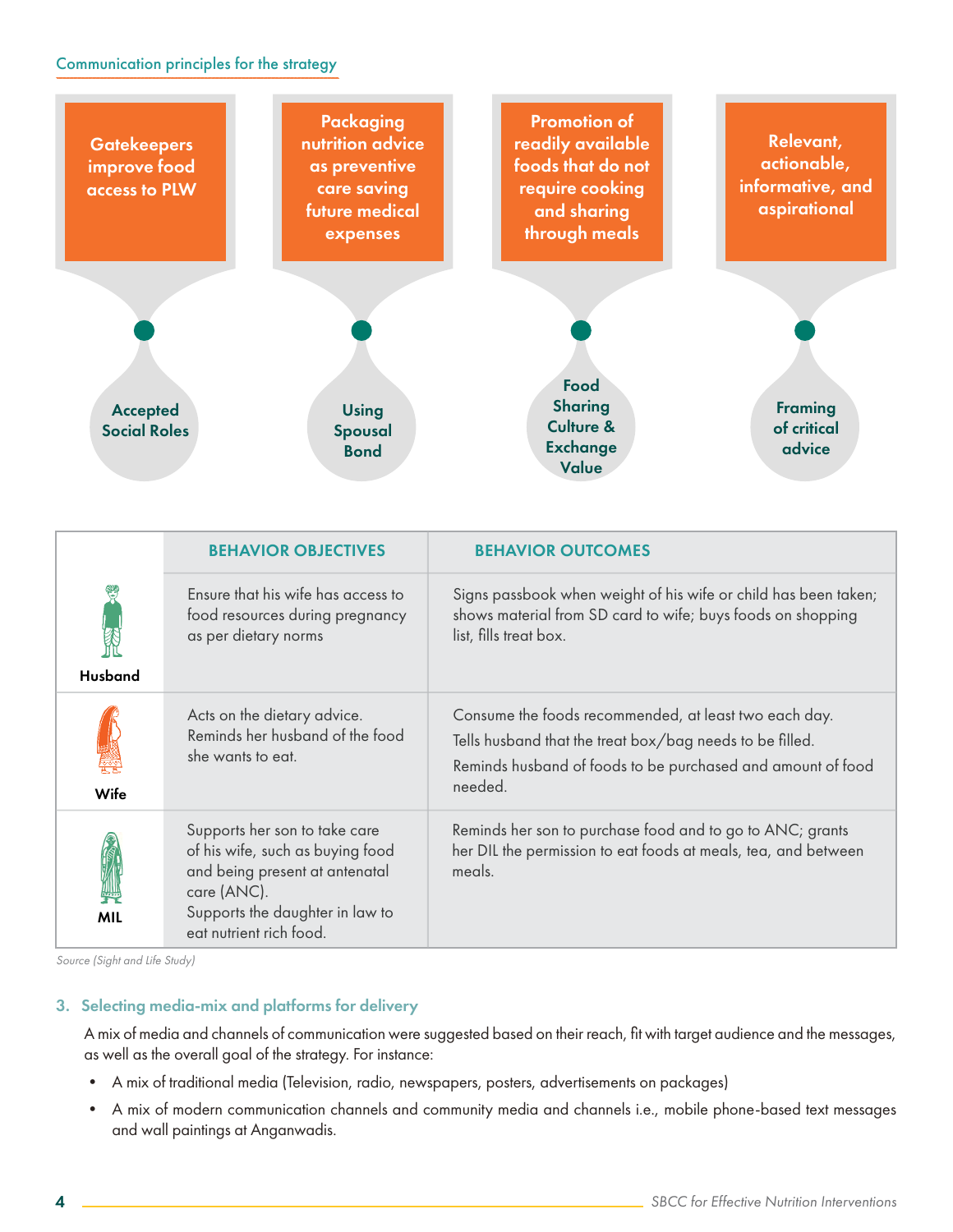### STEP III: Creating and Testing the Creatives

The creatives were developed in two phases. Cartwheel creative consultancy was commissioned to create messages based on communication hooks and develop customized materials based on local requirements for the selected communication channels. The formative studies and development of creatives went hand in hand, making it a collaborative process and providing a greater insight to the creative agency.

Factors emphasized while briefing the agency to develop creatives

### Development of communication materials (creatives)



Validation of the creatives developed in the test phase was an interactive and inclusive process with the community. The study was conducted by Sight and Life to examine the acceptability, appeal, feasibility and actionability of the creative concepts, in three districts: Udaipur, Baran, and Barmer. Sight and Life, with the aid of Gram Bharati Samiti (GBS), an NGO based in Jaipur, conducted Focus Group Discussions (FGDs) with the selected participants comprising PLW, their husbands, mothers-in-law, and FLWs from the community.

# How it helped the strategy?

- » Understanding acceptability and comprehension of messages in target groups
- » Defining target audience for communication in addition to primary beneficiaries
- » Improvement of message and media to create customized messages and materials
	- Creating communication hooks to nudge behaviour
	- Identification of direct communication methods for each target audience at different platforms
	- Creating a supportive atmosphere, where the community felt involved in the process

### STEP IV: Monitoring and Evaluation Plan

Assessing implementation of an SBCC strategy is a significant step in ensuring its effectiveness and continued monitoring of elements that need to evolve with time. The strategy includes a robust monitoring plan based on indicators developed by DWCD drawn from framework suggested by POSHAN Abhiyaan (National Nutrition Mission) to evaluate nutrition outcomes. The chosen indicators will help to assess the impact on the nutrition outcomes for four beneficiary groups: PLW, infants and children less than five years of age and adolescents.

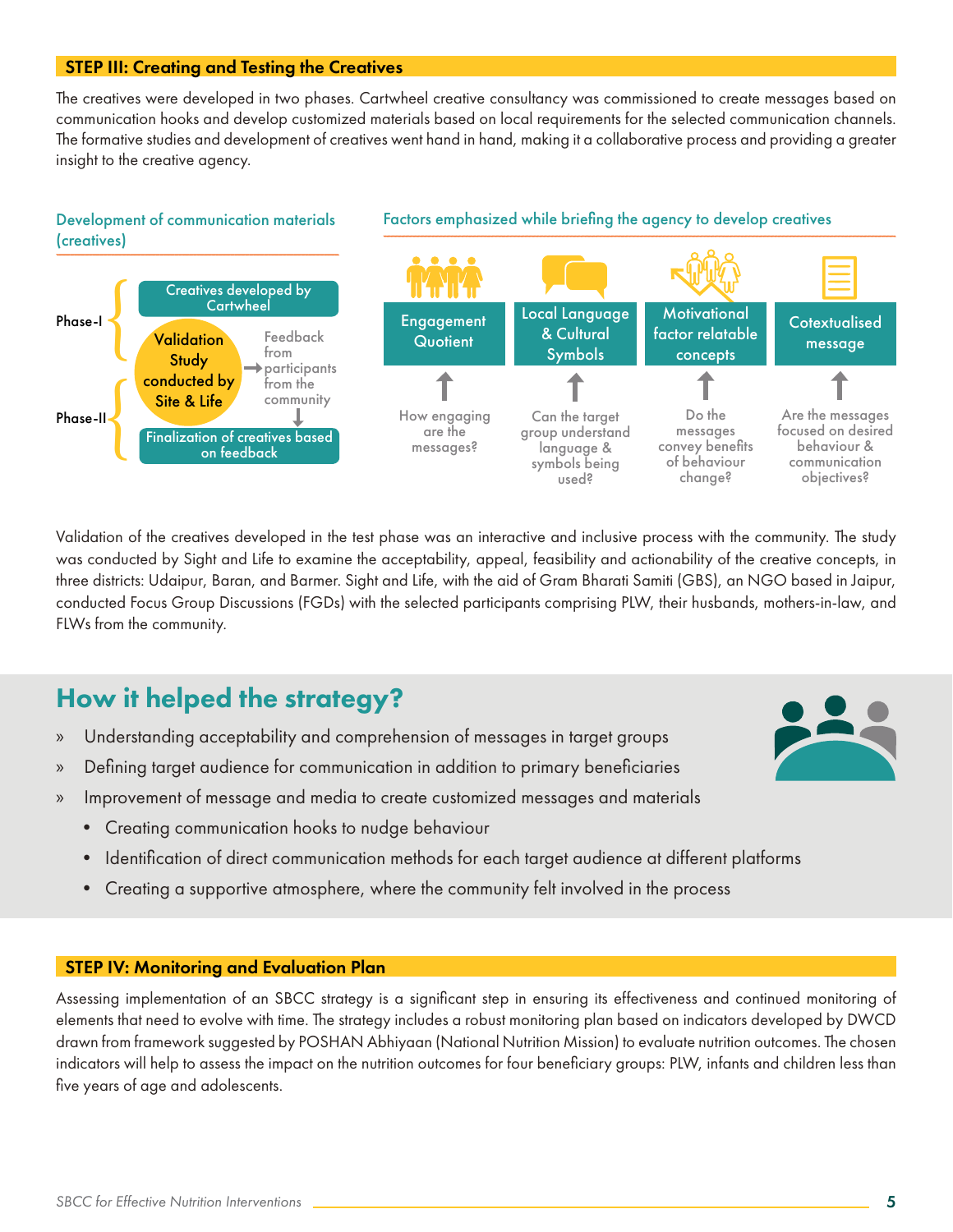# **Category of beneficiary**

### Indicators to be tracked



# Key Outcomes of the Process

**Government** owned statespecific strategy

With the development of the strategy, Rajasthan stands amongst one of the few states with a nutrition specific SBCC strategy tailormade to the requirements of the state.

Commonality of **Messages** 

Uniformity in messages being delivered to reduce confusion and build highrecall value among the targeted groups. The messages have been adopted by development partners as well as the government departments engaged in addressing undernutrition.

Providing a Pathway to **Change** 

A data-driven compass for different government departments, development partners and civil society members in Rajasthan as well as other states to incorporate SBCC as a component of the programmes addressing undernutrition.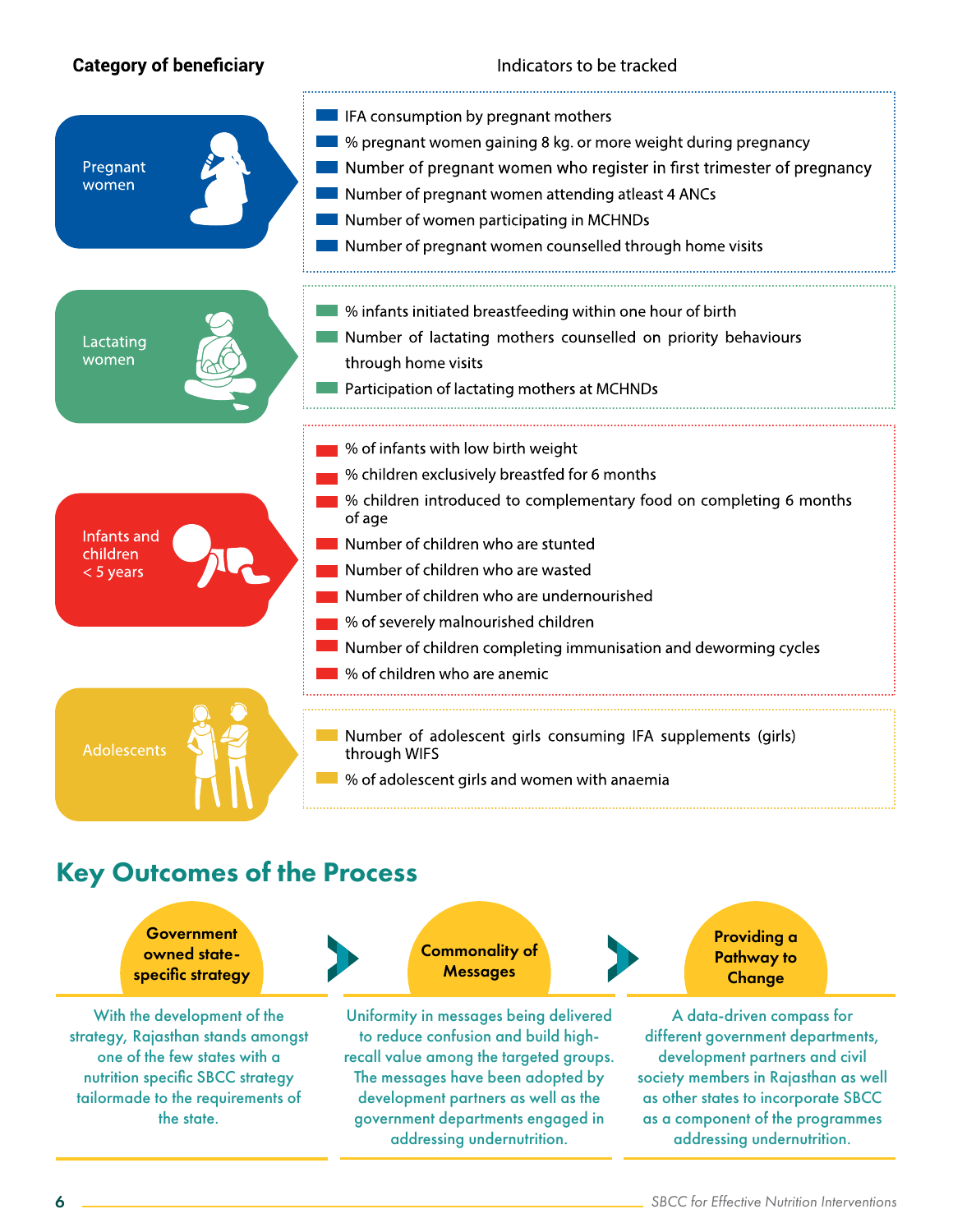# Key Insights & Learnings from the Process

### Role of Formative Study

A key factor in the success of strategy development was the formative study conducted to establish desired theory of change. It assisted in filling the gaps in available literature on underlying causes for behaviours in context of maternal nutrition leading to a data-driven, comprehensive and customized strategy. It is important to note that the research organisation and agencies being engaged for formative studies need to have well-developed tools and research designs that mitigate biases for clean data collection.

# Broadening the Sphere of Influence

Approaches applied in the strategy development process helped in covering a larger sphere of actors impacting behaviours related to dietary practices in PLW. Adopting the lifecycle approach lead to engagement of both the immediate target group (PLW) and those who could be impacted in the future (married women, adolescent girls).

Using the socio-ecological model helped to take a deep dive into issues that influence decisions on food intake and feeding practices. For instance, traditional belief in giving janam ghutti to the newborn was found to be highly prevalent in the areas of study, proving to be a barrier in convincing mothers and caregivers in the family to refrain from the practice.

## Joint Ownership

The strategy development used an inclusive and interactive process. Stakeholders such as the development partners, government officials from relevant departments (education, health and women and child development) as well as the public health workers were made an integral part of the journey through consultation workshops. This helped in creating a joint ownership, paving the way for widespread acceptance of the strategy among the intended user groups.

### Underscoring the Significance of **Convergence**

The process adopted for strategy development stressed on intersectoral collaboration and convergence, opening up multiple touchpoints for accessing targeted groups. It focused on bringing together health, education, agriculture extension, among others along with DWCD. This led to the inclusion of influencers such as doctors and peer educators among the target audience and identification of cross-cutting programs across departments that could be leveraged for social and behaviour change for relevant nutrition outcomes.

It is my sincere hope that the government and our development partners will work together to bring behaviour change communication at the centre of all our efforts to improve nutrition outcomes of our state, and that this Social and Behaviour Change Strategy to Fight Undernutrition will act as a guiding light in the state in its fight against malnutrition.

- Roli Singh, Secretary, DWCD Rajasthan

### **SBCC Operational Strategy**



#### **Pregnant Women Behaviours**

- IFA consumption
- Adequate and diverse food consumption
- Hygiene and sanitation practices
- **Attending 4 ANCs**
- Institutional delivery

#### **Lactating Mother Behaviours**



- Colostrum feeding within one hour of birth
- No pre-lacteal/exclusive BF
- Timely immunisation
- Hygiene and sanitation practices

#### **Young Child Behaviours**



- Complete immunisation and deworming
- Continue breastfeeding for at least two years
- Dietary diversity
- Hygiene and sanitation practices

#### **Adolescent Behaviours**

- Developing life-skills to stop early marriage and early pregnancy
- Completing quality school education; SRH



- IFA consumption (girls)
- Hygiene and sanitation practices

#### **Married Couples Behaviours**

- Delayed pregnancy/ contraceptives **I** 
	- Birth spacing